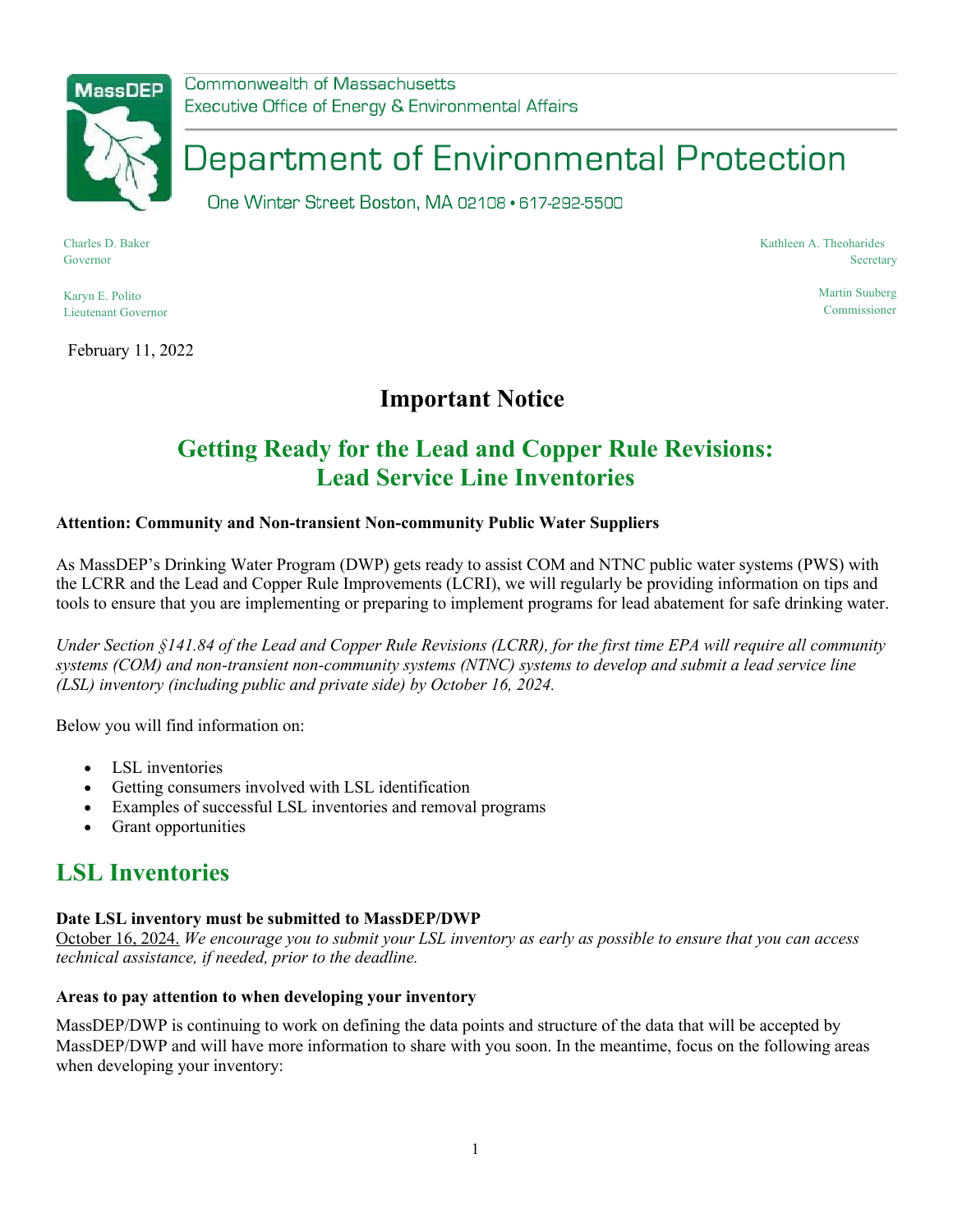- Location Identifier: Examples include the street address, block, customer number, etc.
- Service Line Material: The categories in the LCRR are lead, galvanized requiring replacement, unknown, and nonlead. See EPA's definitions below. This applies to both the public and private side. MassDEP will also include identification of Goosenecks/Pigtails (if known) in the inventory.
	- o Lead: where a portion of the service line is made of lead.
	- o Galvanized requiring replacement: Any galvanized service line that is or has ever been downstream of a lead service line, or of an unknown material service line. If the water system is unable to demonstrate that the galvanized service line was never downstream of a lead service line, it must presume there was an upstream lead service line.

*These lines are included in the lead service line replacement program because they have demonstrated the ability to absorb lead from a lead service line, and release it in the future. Replacing these lines will reduce a source of lead to the customers.*

 $\circ$  "Unknown": where the service line material is not known to be lead, galvanized requiring replacement, or a non-lead service line, such as where there is no documented evidence supporting material classification. *Please note that EPA has dis-incentivized having large numbers of unknown service lines by*

*requiring annual public education and other requirements for all service connections listed as unknown. Please see 40 CFR 141.85 for more information at https://www.federalregister.gov/documents/2021/01/15/2020-28691/national-primary-drinking-*

*water-regulations-lead-and-copper-rule-revisions.*

- o Non-lead: EPA defines non-lead service lines as those with evidence-based record, method, or techniques that they are not lead or galvanized service lines requiring replacement. The water system may classify the actual material of the service line (i.e., copper, plastic).
- Verification of Service Materials for Each Address: PWS will need to take steps to verify service line materials and records. Verification may include sequential sampling, field inspections, records verification, statistical analysis, etc. A reliable inventory is important for service line replacement planning and notification of customers served by lead service lines. Water suppliers are not expected to physically verify every service line by October 16, 2024, but use of the example methods are some of the first steps PWSs take to create a reliable inventory.

### *Please note: MassDEP is developing a LSL inventory template form with the required fields and associated guidance for PWSs.*

### **Making your LSL inventory public**

All systems must make their LSL inventories available to the public, and systems serving greater than 50,000 people must post their LSL inventory on the internet. Here are some examples of systems with public LSL inventories:

- BWSC: https://www.bwsc.org/environment-education/maproom/lead-service-map
- Malden: https://www.cityofmalden.org/222/Find-out-if-You-Have-Lead-Service-Lines
- Cincinnati: https://gcww.maps.arcgis.com/apps/webappviewer/index.html?id=0a170c268c694e46a8a4e394630df 0bd

### *Please note: MassDEP/DWP is working on developing a program to assist PWS to post their inventories on the web.*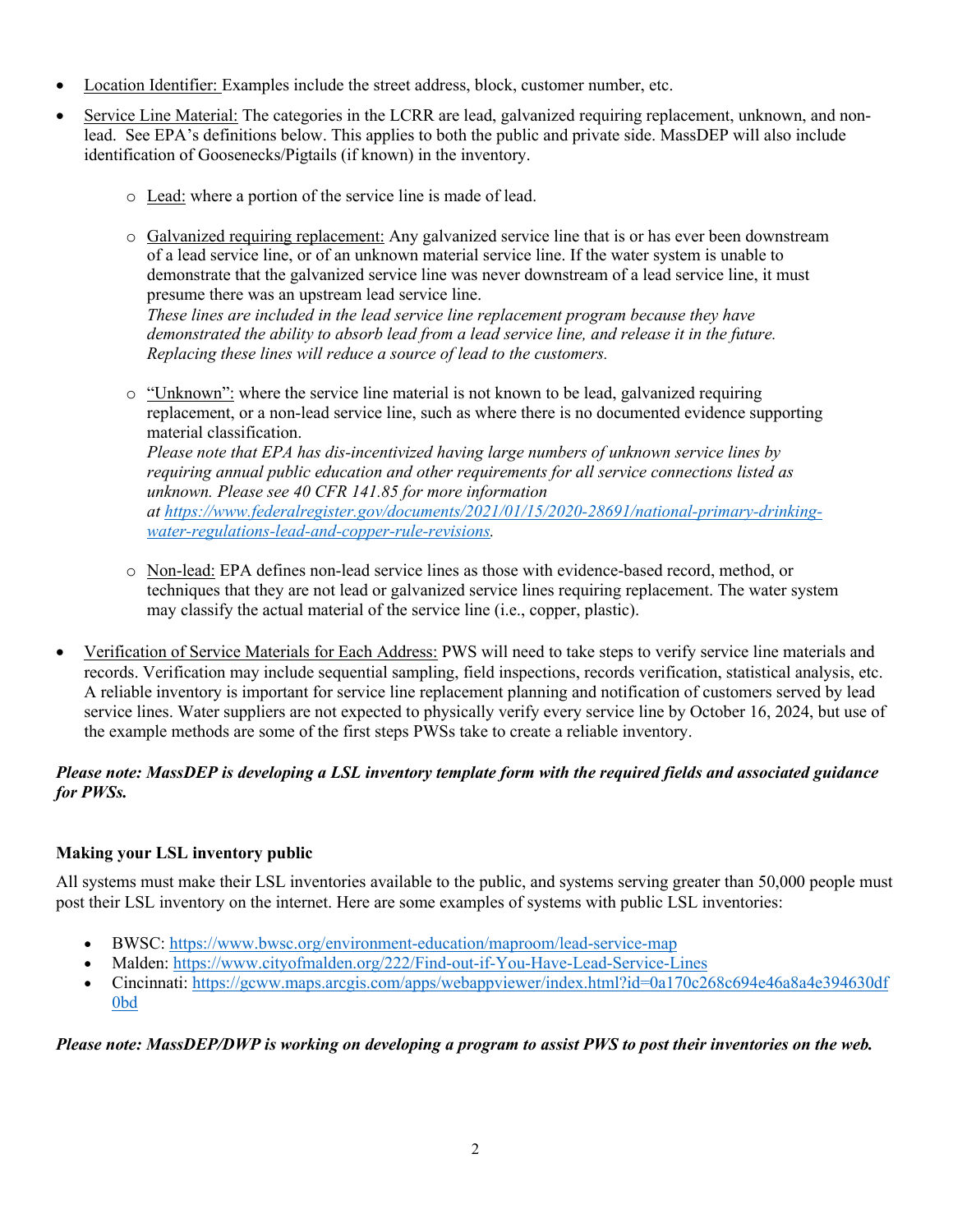#### What if you do not believe your system has lead service lines or galvanized service lines requiring replacement?

PWSs that can demonstrate that they have only non-lead service lines must submit an initial inventory by the compliance date but are not required to provide inventory updates to MassDEP or to the public. If, in the future, your system finds a lead service line within its distribution system, it must prepare an updated LSL inventory on a schedule established by MassDEP/DWP.

#### Is MassDEP/DWP going to require excavation work to determine service line materials for those that are unknown **where written documentation is lacking or non-existent?**

MassDEP/DWP will not require excavation work to determine unknown service line materials by the compliance date unless directed by EPA to do so in the future. We recommend PWSs do their best due diligence to identify all unknown service line materials using different methods such as profile sampling, records verification, inspections, among others.

#### **What to do NOW to get ready**

Start preparing your LSL inventory by finding and organizing the existing records/data. PWSs should survey all records documenting the materials used to construct and repair the distribution system and buildings connected to the distribution system:

- Original Service Cards
- Building Permits
- Plumbing Codes and Plumbing Permits
- Distribution Maps and Drawings;
- Inspection and Maintenance Records;
- Meter Installation Records:
- Capital Improvement and Master Plans;
- Standard Operating Procedures;
- Operation and Maintenance Manuals;
- Permit Files;
- **Existing Water Quality Data;**
- Interviews with Senior Personnel, Building Inspectors, and Retirees; and
- Community Survey.

Once all data is gathered, it should be combined into one database for LSLs that meets MassDEP/DWP minimum data requirements.

#### *MassDEP/DWP is continuing to work on defining the data points and structure of the data that will be accepted by MassDEP/DWP and will have more information to share with you soon.*

## **Getting consumers involved with LSL identification**

MassDEP/DWP is encouraging PWSs to work with local community groups to create an outreach strategy for targeting households with unknown service line materials.

#### *MassDEP/DWP is also creating a web app (application) that will allow customers to report their service line material directly to their water supplier using pictures. MassDEP/DWP will have more information to share with you soon.*

# **Examples of successful LSL inventories and removal programs**

To see how other PWSs in MA have been developing their lead service line inventories and lead replacement programs, see: https://youtu.be/jcuup5Qnvag